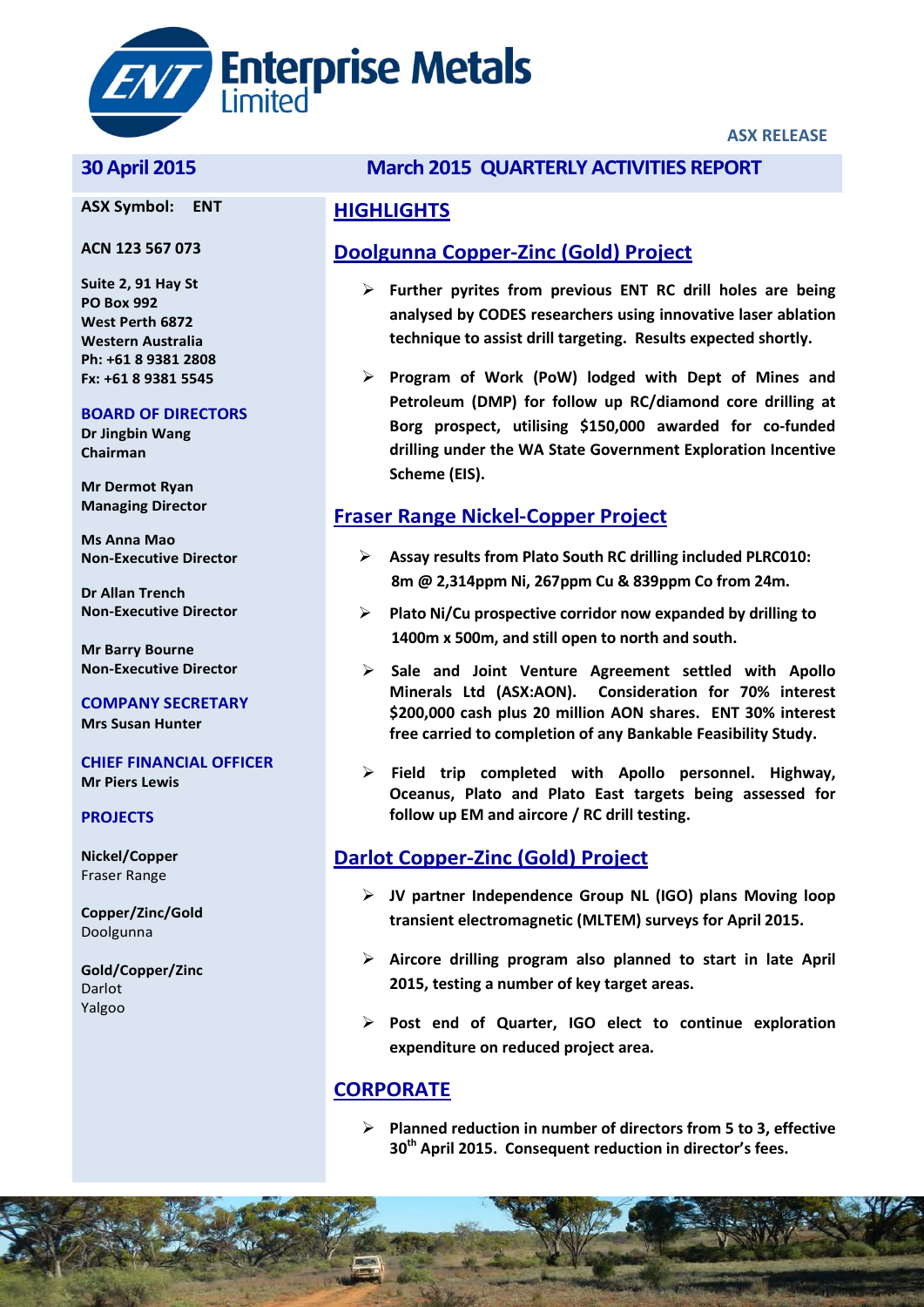## **SUMMARY OF EXPLORATION ACTIVITIES**

## **DOOLGUNNA PROJECT**

The project covers approximately  $1,069$ km<sup>2</sup> and is located some 10km southwest of Sandfire Resources NL's DeGrussa copper-gold mine. The project is considered prospective for volcanic hosted massive sulphide (VHMS) deposits and contains the strike extent of the Naracoota volcanic unit (host of DeGrussa VHMS mineralisation), and is prospective for sediment hosted base metals (SEDEX) deposits.

The Doolgunna geological setting is similar in some respects to the Central African Copperbelt, and the Company has identified a number of SEDEX style copper (zinc) and gold targets along the Southern Boundary Fault, which marks the southern boundary of the sediment filled Doolgunna basin.

The Company's gravity, soil geochemistry and electromagnetic surveys have identified a large 4.5km long bedrock anomaly at the Borg Prospect, interpreted to be due to the introduction of base metals sulphides into the sedimentary sequence. (Refer Figures 1 and 2 below) The scout RC drilling conducted earlier in 2014 is interpreted to be too shallow and was conducted along the western flank of the anomaly, which was not fully defined by the geophysics and geochemistry at the time the holes were drilled. *(Refer ASX Release 29th January 2015)*

In December 2014, the Company announced that its application for co-funding for drilling at the Borg Prospect under the WA State Government Co-funded Exploration Drilling program had been approved. The WA State Government will match the Company's expenditure on its planned drilling program (to a maximum of \$150,000) at Borg. *(Refer ASX Release 8th December 2014)*

The Company has prepared and lodged with the Department of Mines and Petroleum a Program of Work (PoW) to drill test the Borg SEDEX target with four RC drill traverses.



**Figure 1. RC holes over Coloured Ground EM & VTEM Imagery with Te Maglag Geochem**

**Figure 2. Borg RC drill holes over Coloured Gravity Imagery**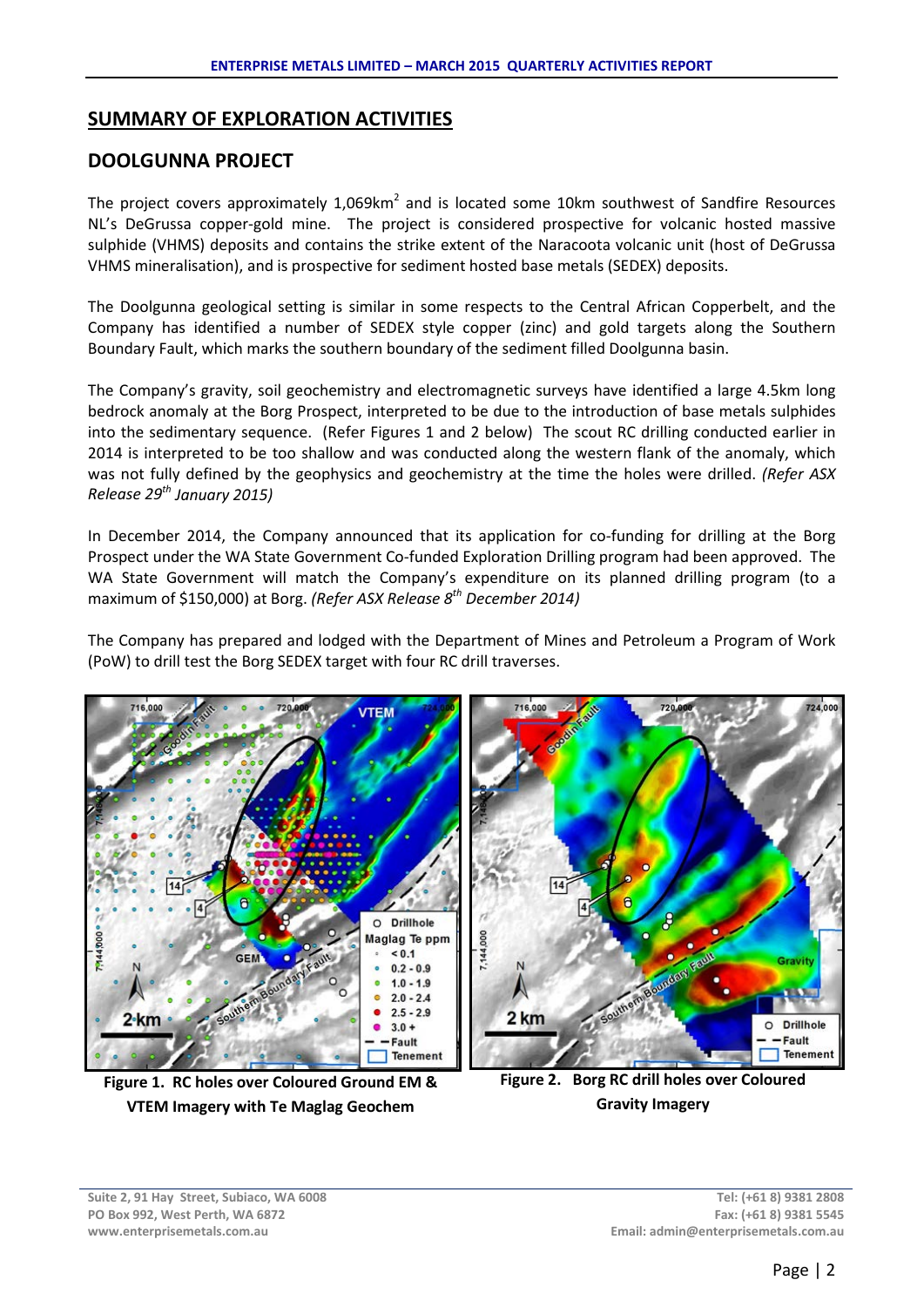#### **Reasearch on Borg Pyrite Geochemistry as a Vector to Ore**

In late 2014, the Centre for Excellence in Ore Deposits (CODES, University of Tasmania) used their Laser Ablation System coupled with ICP-MS to analyse 44 pyrite grains from 5 samples in two drill holes (BGRC004 & BGRC014) for the content of base metal pathfinder elements. CODES identified two disseminated pyrite bands that stood out in terms of their chemistry, and the results of their research *(Steadman, J. A. et a*l) are summarised below.

**Hole BGRC004** at 84m and 116m:

- Sedimentary pyrite enriched in Au (up to and over 1ppm), Te, Ag, Se, Mo, Cu, Ni and Co.
- Higher sulfide content than BGRC014.

**Hole BGRC014** at 84, 121 and 144m:

- Highest average Au and base metal content of dataset at 144m.
- Highest individual Au and As values of the dataset, though the two elements are not coexistent within the same sample.
- Sedimentary pyrite enriched in Au (up to and over 1ppm), Te, Ag, Se, Mo, Cu, Ni and Co.

Overall, pyrite chemistry from both drill holes overlaps the orogenic Au and sedimentary pyrite fields. The Co-Ni ratio of the Borg pyrites is typical of sedimentary pyrite in black shales, orogenic Au pyrite, and SEDEX Zn-Pb halo pyrite.

Positive correlations between Au-Te and Au-Ag contents in the Borg pyrites indicate that the drilled sequence is a favourable source rock for orogenic Au mineralisation. The most successful Au-Te (and Au-Ag) relationships at Borg are in the disseminated shale-hosted pyrites of BGRC004-116m.

Thallium-As was used to track the extent of the alteration halo in SEDEX Zn-Pb deposits. It was noted that approximately 20% of all pyrite analysed from Borg falls within the SEDEX halo field.

Although Cu-Ag and As-Sn relationships indicate possible VHMS mineralization near Borg, the Sn contents of Borg pyrites are low, far lower than that of Degrussa pyrites, and thus VHMS mineralisation is likely not present in the Borg vicinity."

Selenium-Pb ratios provide information about the formational conditions of sedimentary pyrite, as well as how many generations of pyrite are in a given sample. It was found that there were at least two generations of pyrite, both of which formed at relatively low temperatures (i.e. less than 200°C).

Overall, pyrite in the two RC holes sampled indicates that the Borg prospect is most favourable for SEDEX Zn-Pb mineralisation within the Doolgunna Formation, followed by orogenic Au-Cu mineralisation in structurally controlled sites above or below this unit.

Based on these early encouraging results from CODES, Enterprise in early 2015 selected a broader suite of pyrite samples from other previously drilled holes in the Doolgunna basin. These samples are currently being analysed by CODES researchers and it is hoped that the results of this new study will assist in the targeting of the next round of drill holes at Borg and other Doolgunna prospects.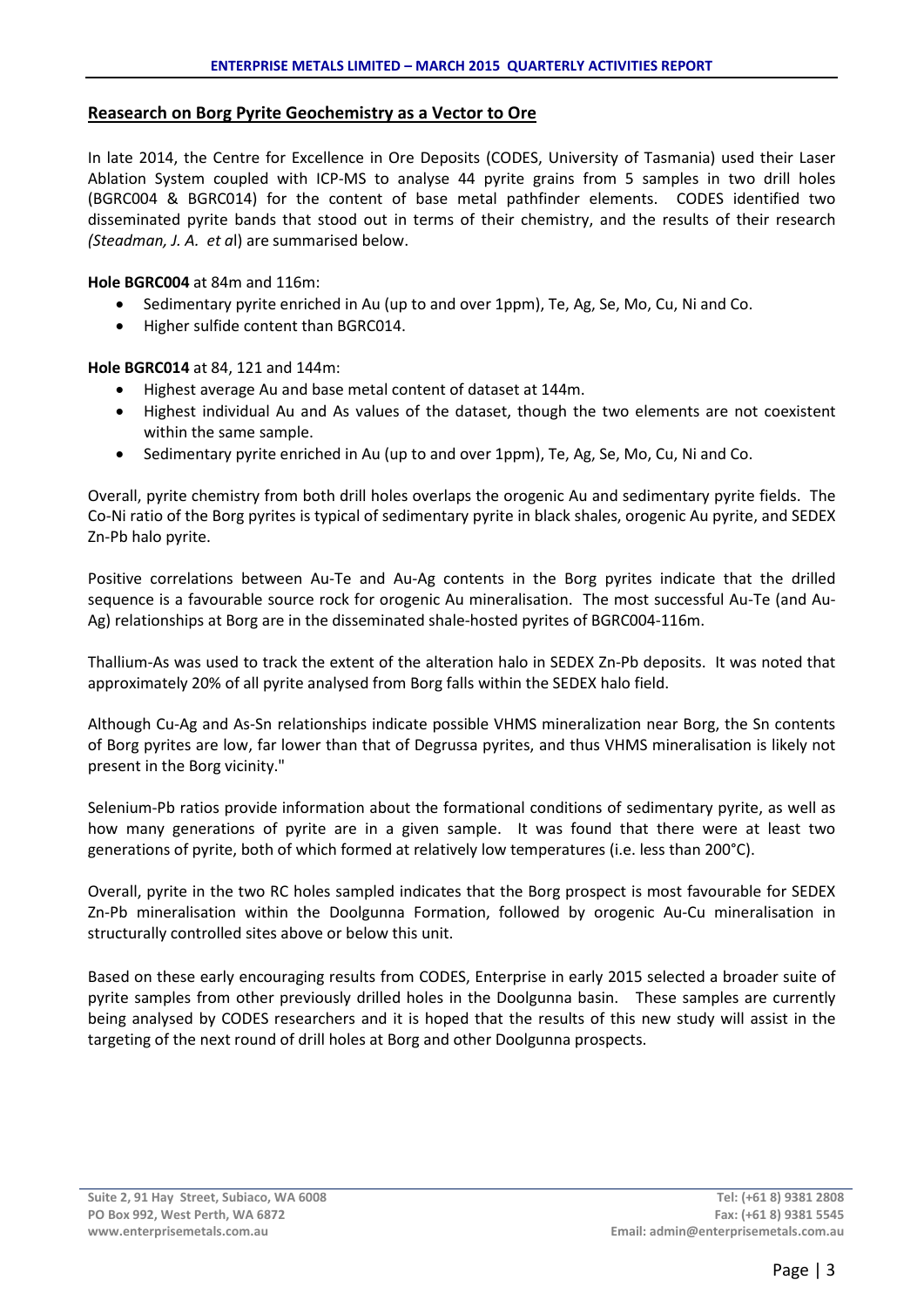## **FRASER RANGE PROJECT**

The Fraser Range Project covers 797km<sup>2</sup> and is located approximately 100km east of Norseman, within the Albany-Fraser Orogen. Enterprise's landholding is located between Sirius Resources Ltd's Nova and Crux prospects. The Project is considered prospective for copper/nickel/PGE and gold mineralisation and covers the core of the Fraser Range gravity feature, which defines the prospective nickel-copper belt containing Sirius' Nova deposit.

#### **Orpheus Base Metals JV (ENT 30% free carried to completion of BFS)**

On 12th February 2015, Enterprise announced that it had entered into a Sale and Joint Venture Agreement ("the Agreement") with Apollo Minerals Limited ("Apollo": ASX: AON) on four tenements covering ~600 km<sup>2</sup> in the Fraser Range district. Under the terms of the Agreement, Fraser Range Exploration Pty Ltd ("FRE") a wholly owned subsidiary of Apollo, has purchased a 70% beneficial interest in Enterprise's granted Exploration Licences 63/1281 and 63/1282, and Exploration Licence applications 63/1695 and 28/2403. The consideration was \$200,000 cash and 20 million Apollo (AON) ordinary fully paid shares.

Apollo will sole fund and manage all exploration to completion of Bankable Feasibility Study (BFS) on any discovery. Upon completion of a BFS and delineation of a mining area, the JV parties will contribute proportionally to the development of the Project towards mining. During the Quarter, Enterprise's corporate and technical staff conducted a field orientation program in the Fraser Range with Apollo's corporate and technical staff. All prospects were visited and assessed and plans for further exploration discussed.

On 23 March 2015, Enterprise released assay results from the November 2014 RC drill program at Plato South prospect. All 6 RC holes (1,439m) intersected mafic-ultramafic lithologies with minor visible sulphides. In the absence of any substantial sulphide intersections, the Company prepared 59 x 4 metre composite intervals for low priority geochemical analysis by a commercial laboratory. The selection of the composite intervals was based on XRF scanning of representative 1 metre drill samples in calico bags. All laboratory assay results are summarised in Table 1. The best interval was PLRC010: 8m @ 2,314ppm Ni, 267ppm Cu & 839ppm Co from 24m. The locations of Plato and Plato South holes are shown in Figure 3.

| Hole           | From | To       | Av                       | Min  | <b>Max</b> | Av  | Min | <b>Max</b> | A۷  | Min | <b>Max</b> |
|----------------|------|----------|--------------------------|------|------------|-----|-----|------------|-----|-----|------------|
| ID             | (m)  | (m)      | Ni                       | Ni   | Ni         | Cu  | Cu  | Cu         | Co  | Co  | Co         |
| PLRC007        | 156  | 160      | 1                        |      |            | 49  |     |            | 44  |     |            |
| PLRC009        | 112  | 116      | 36                       |      |            | 56  |     |            | 46  |     |            |
| PLRC009        | 180  | 184      | $\overline{\phantom{a}}$ |      |            | 48  |     |            | 47  |     |            |
| PLRC010        | 8    | 36       | 1458                     | 756  | 2626       | 175 | 96  | 333        | 330 | 42  | 998        |
| PLRC010        | 36   | 48       | 387                      | 369  | 406        | 92  | 77  | 105        | 73  | 52  | 86         |
| <b>PLRC011</b> | 4    | 64       | 1108                     | 764  | 1391       | 87  | 48  | 138        | 114 | 96  | 165        |
| PLRC011        | 64   | 76       | 370                      | 173  | 626        | 33  | 26  | 46         | 44  | 25  | 70         |
| <b>PLRC011</b> | 76   | 96       | 1410                     | 1304 | 1487       | 88  | 62  | 110        | 143 | 136 | 149        |
| PLRC011        | 96   | 100      | 381                      |      |            | 60  |     |            | 70  |     |            |
| <b>PLRC011</b> | 104  | 112      | 1377                     | 1375 | 1378       | 72  | 69  | 75         | 137 | 136 | 138        |
| <b>PLRC011</b> | 156  | 160      | 1447                     |      |            | 89  |     |            | 145 |     |            |
| <b>PLRC011</b> | 168  | 172      | 1131                     |      |            | 37  |     |            | 128 |     |            |
| <b>PLRC011</b> | 176  | 229(EOH) | 1062                     | 509  | 1337       | 38  | 26  | 47         | 126 | 76  | 153        |
| PLRC012        | 4    | 24       | 224                      | 26   | 365        | 80  | 44  | 110        | 125 | 36  | 345        |

**Table 1. Summary of laboratory assays from all 4 metre composite samples analysed. All results in ppm, Averages rounded to nearest 1ppm**

**Tel: (+61 8) 9381 2808 Fax: (+61 8) 9381 5545 Email: admin@enterprisemetals.com.au**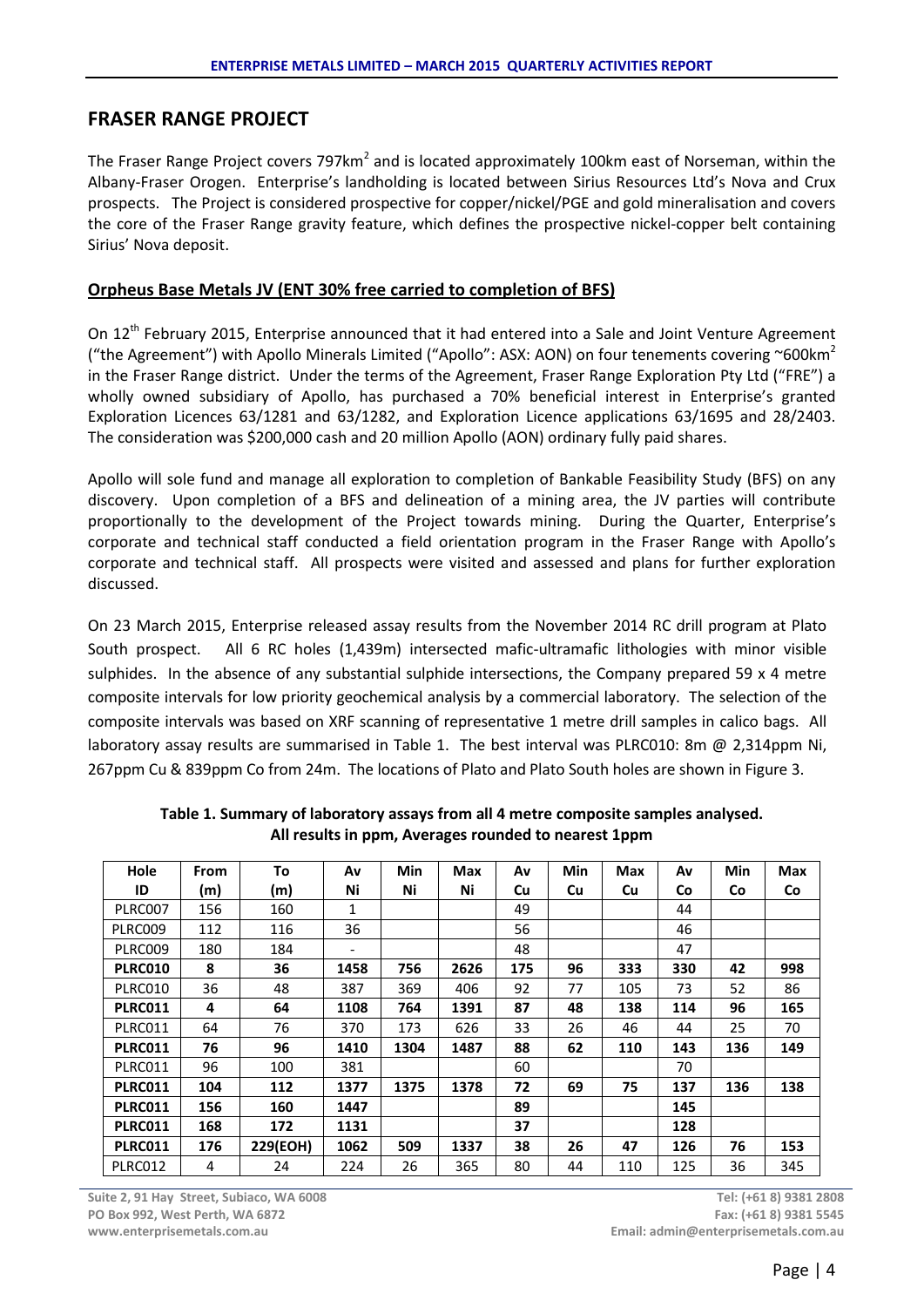

**Figure 3. Magnetic Image showing Plato & Plato South Drill Hole Locations**

## **Fraser Range Project (ENT 100% interest)**

Enterprise has retained 100% ownership of two granted exploration licences in the Fraser Range, namely E63/1283 and E63/1448. These tenements lie along the western margin of the Albany-Fraser Orogen, where it abuts the sheared contact with Archaean granites and mafic and ultramafic rocks.

Previous soil sampling by Enterprise has indicated that these tenements are prospective for komatiite style nickel-copper deposits and Tropicana style gold deposits. The maximum calcrete gold values (26-50ppb Au) are clustered over interpreted Archaean greenstone units. Other lower but still significant values (11- 25ppb Au) are clustered over linear magnetic (mafic?) units of either Archean or Proterozoic age. *(Refer ASX release 30 July 2012*)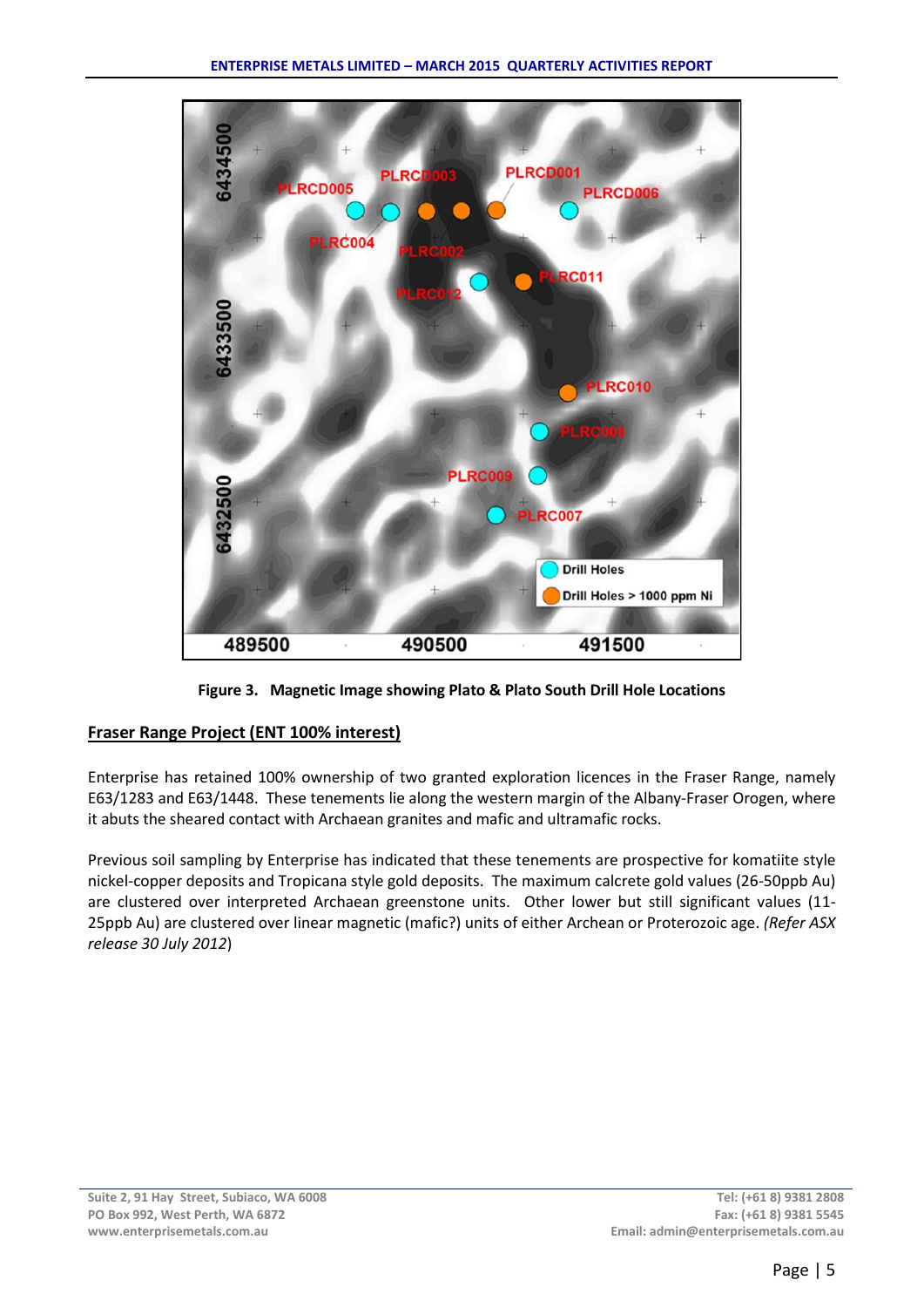## **DARLOT PROJECT**

In December 2013, the Company entered into an agreement with Independence Group NL (ASX:IGO) whereby IGO has the right to earn a 70% - 80% interest in Enterprise's Darlot Project covering some 740km<sup>2</sup> of tenure approximately 60km north from IGO's Jaguar Project. The project, which covers similar volcanic stratigraphy to the Jaguar Project, has strategic value to IGO in that any base metals discoveries are potentially within economically viable trucking distance of its Jaguar processing facility.

IGO's March 2015 Quarterly Report dated 22nd April 2015 reported as follows:

*"A moving loop transient electromagnetic (MLTEM) survey is scheduled to be carried out in April 2015. An aircore drilling program is also planned to start in late April 2015, testing a number of key target areas. Further work will be dependent on the results from these two exploration programs."*

Post the end of the Quarter, IGO and ENT agreed to reduce the area of the Darlot JV by removing the western most tenements covering mafic volcanics and salt lakes from the JV Agreement, in order to focus on the easternmost tenements, covering the felsic volcanic suite of rocks.



**Figure 4. Darlot Project, Regional Geology and Location Plan**

# **ISSUED CAPITAL AT 31st MARCH 2014**

| <b>Ordinary Shares</b>  | 274,508,276           |                    |  |  |  |
|-------------------------|-----------------------|--------------------|--|--|--|
| <b>Unlisted Options</b> | <b>Exercise Price</b> | <b>Expiry Date</b> |  |  |  |
| 7,600,000               | \$0.149               | 11/9/2015          |  |  |  |
| 16,662,500              | \$0.08                | 30/11/2016         |  |  |  |
| 12,000,000              | \$0.10                | 15/6/2016          |  |  |  |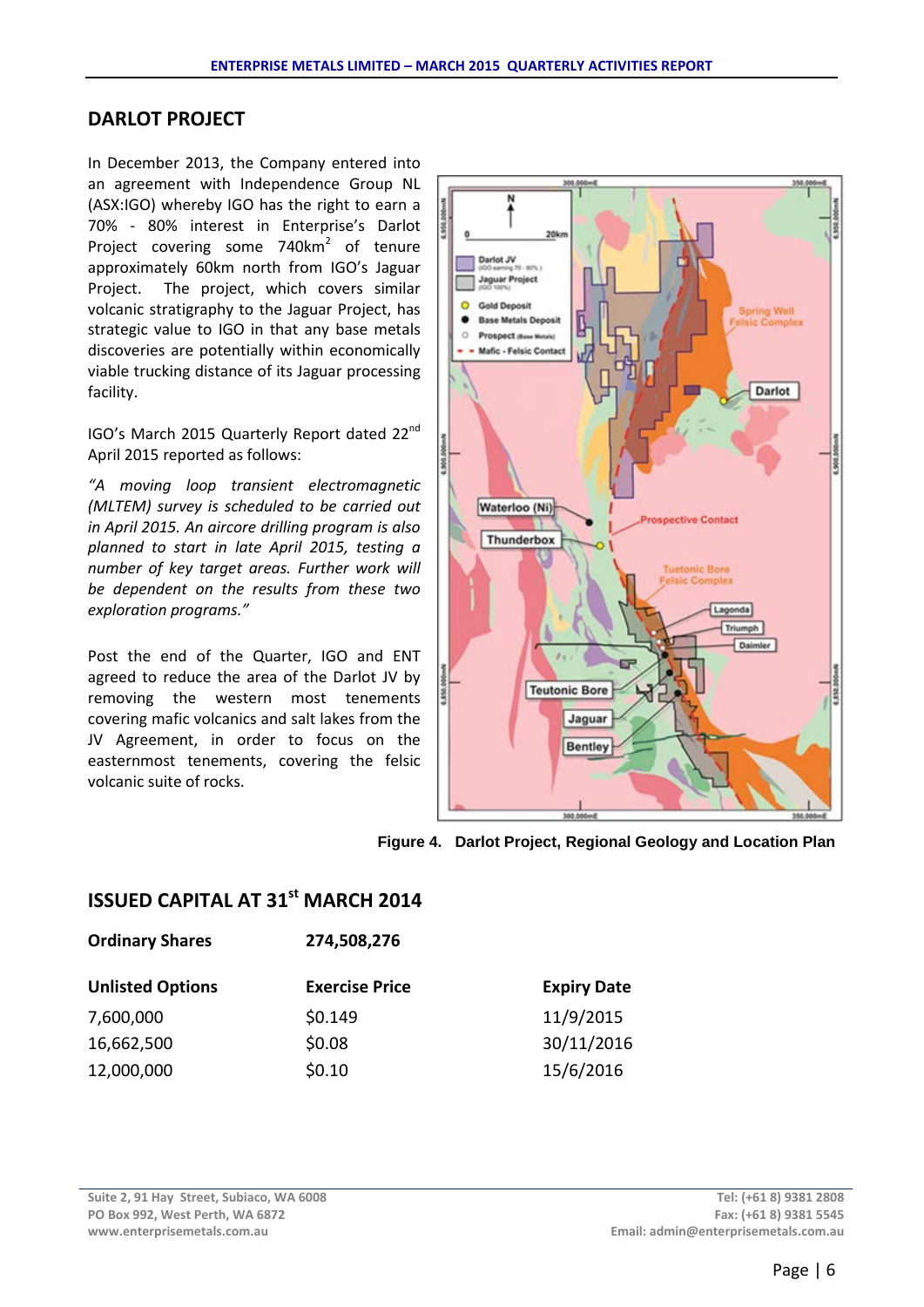# **RESEARCH AND DEVELOPMENT CLAIM IN PROGRESS**

An R & D claim for 2013/2014 (Doolgunna Project) has been lodged with the Australian Tax Office (ATO).

# **CASH POSITION**

Cash position at  $31<sup>st</sup>$  March 2015:  $$0.40$ million.

Other liquid assets (Shares in ASX listed companies) \$0.43 million.

ykyan **.**

**Dermot Ryan Managing Director**

*Contact: Telephone: 08 9381 2808 Facsimile: 08 9381 5545 Email: admin@enterprisemetals.com.au*

#### *Competent Persons statements*

*The information in this report that relates to Exploration Results and Mineral Resources is based on information compiled by Mr Dermot Ryan, who is an employee of Xserv Pty Ltd and a Director and security holder of the Company. Mr Ryan is a Fellow of the Australasian Institute of Mining and Metallurgy and a Member of the Australian Institute of Geoscientists and has sufficient experience of relevance to the styles of mineralisation and the types of deposits under consideration, and to the activities undertaken, to qualify as a Competent Person as defined in the 2012 Edition of the Joint Ore Reserves Committee (JORC) Australasian Code for Reporting of Exploration Results, Mineral Resources and Ore Reserves. Mr Ryan consents to the inclusion in this report of the matters based on information in the form and context in which it appears.*

*The information in this report that relates to results of research by the Centre for Excellence in Ore Deposits (CODES, University of Tasmania) is based on information supplied by Professor Ross Large, Dr Jeff Steadman and Dr Ivan Belousov. Professor Large is internationally recognised for his research on sediment-hosted and volcanic-hosted ore deposits, including VHMS, SEDEX, sediment-hosted gold, volcanic-hosted gold and Carlin-type deposits and Professor Large and other authors consent to the inclusion in this report of the matters based on information in the form and context in which it appears.*

#### **References**

Steadman, J. A, Large, R. & Belousov, I (2014) CODES Confidential Report: "Geochemical Fingerprinting of Enterprise Pyrite-Borg prospect-Doolgunna WA."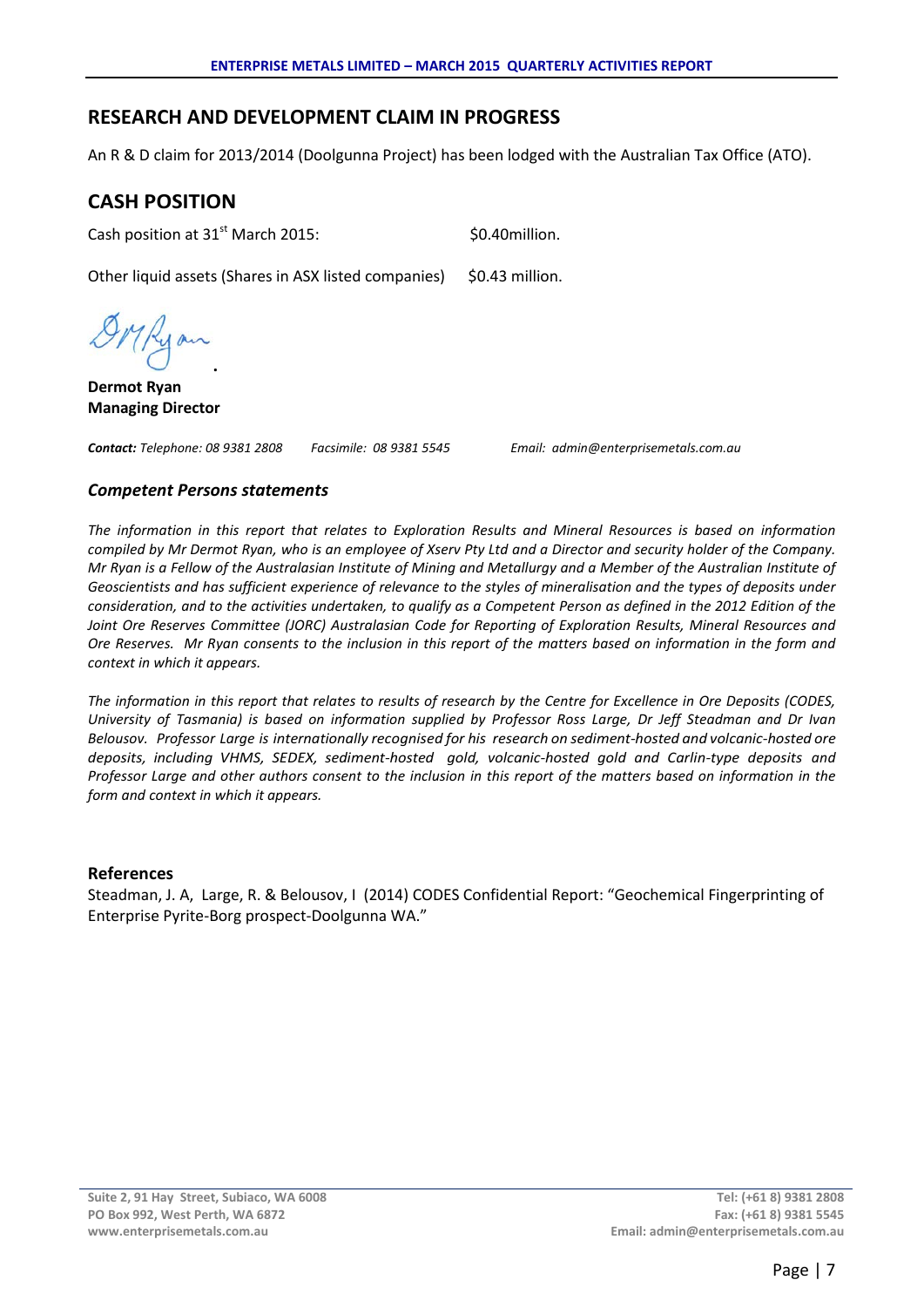| Project             | Lease     | <b>Interest Held</b> | <b>State</b> | <b>Status</b> |
|---------------------|-----------|----------------------|--------------|---------------|
| Burracoppin         | E70/4538  | 100%                 | <b>WA</b>    | Granted       |
| Darlot              | E36/834   | 100%                 | <b>WA</b>    | Application   |
| Darlot              | E36/835   | 100%                 | <b>WA</b>    | Application   |
| Darlot              | E37/1185  | 100%                 | WA           | Application   |
| Darlot              | E37/1207  | 100%                 | <b>WA</b>    | Application   |
| Darlot              | P36/1790  | 100%                 | <b>WA</b>    | Granted       |
| Darlot              | P36/1791  | 100%                 | <b>WA</b>    | Granted       |
| Doolgunna           | E51/1079  | 100%                 | <b>WA</b>    | Granted       |
| Doolgunna           | E51/1168  | 100%                 | WA           | Granted       |
| Doolgunna           | E51/1301  | 100%                 | <b>WA</b>    | Granted       |
| Doolgunna           | E51/1303  | 100%                 | WA           | Granted       |
| Doolgunna           | E51/1304  | 100%                 | <b>WA</b>    | Granted       |
| Doolgunna           | E51/1539  | 100%                 | WA           | Granted       |
| Doolgunna           | E51/1638  | 100%                 | <b>WA</b>    | Application   |
| Doolgunna           | E51/1646  | 100%                 | <b>WA</b>    | Application   |
| Doolgunna           | E51/1683  | 100%                 | <b>WA</b>    | Application   |
| Doolgunna           | E52/3267  | 100%                 | <b>WA</b>    | Application   |
| Doolgunna           | E52/2049  | 100%                 | WA           | Granted       |
| Doolgunna           | E52/2404* | 80%                  | <b>WA</b>    | Granted       |
| Doolgunna           | E52/2406* | 80%                  | WA           | Granted       |
| Earaheedy           | E69/3331  | 100%                 | <b>WA</b>    | Application   |
| Fraser Range        | E63/1283  | 100%                 | <b>WA</b>    | Granted       |
| <b>Fraser Range</b> | E63/1448  | 100%                 | <b>WA</b>    | Granted       |
| Sylvania            | E52/3150  | 100%                 | <b>WA</b>    | Application   |
| Yalgoo              | E59/2076  | 100%                 | WA           | Application   |
| Yalgoo              | E59/2091  | 100%                 | <b>WA</b>    | Application   |
| Yalgoo              | E59/2095  | 100%                 | <b>WA</b>    | Application   |

## **APPENDIX 1: ENT Majority Owned Tenements at 31st March**

*\*ENT 80% interest only*

#### **APPENDIX 2: Darlot Joint Ventured Tenements at 31st March 2015**

| Project | Lease    | <b>Interest Held</b>                    | <b>State</b> | <b>Status</b>                                |
|---------|----------|-----------------------------------------|--------------|----------------------------------------------|
| Dariot  | E36/706  | 80%**                                   | <b>WA</b>    | Granted                                      |
| Darlot  | E36/731  | 100%*                                   | WA           | Granted                                      |
| Darlot  | E36/768  | 100%*                                   | <b>WA</b>    | Granted                                      |
| Darlot  | E36/778  | 100%*                                   | <b>WA</b>    | Granted                                      |
| Darlot  | E36/781  | 100%*                                   | <b>WA</b>    | Granted                                      |
| Darlot  | E36/795  | 100%*                                   | <b>WA</b>    | Granted                                      |
| Darlot  | E37/1031 | 100%*                                   | <b>WA</b>    | Granted                                      |
| Darlot  | E37/1075 | 100%*                                   | <b>WA</b>    | Granted                                      |
| Darlot  | E37/1105 | 100%*                                   | <b>WA</b>    | Granted                                      |
| Darlot  | E37/1112 | 100%*                                   | <b>WA</b>    | Granted                                      |
| Darlot  | E37/859  | 80%**                                   | <b>WA</b>    | Granted                                      |
| Darlot  | E37/926  | 100%*                                   | <b>WA</b>    | Granted                                      |
| Darlot  | E37/927  | 100%*                                   | <b>WA</b>    | Granted                                      |
| Darlot  | E37/939  | 100%*                                   | <b>WA</b>    | Granted                                      |
| Darlot  | E37/947  | 100%*<br>$*_{1}$ CO canajna an 000/ $;$ | <b>WA</b>    | Granted<br>$**$ ICO convince a 700/ interest |

 *\*IGO earning an 80% interest \*\* IGO earning a 70% interest*